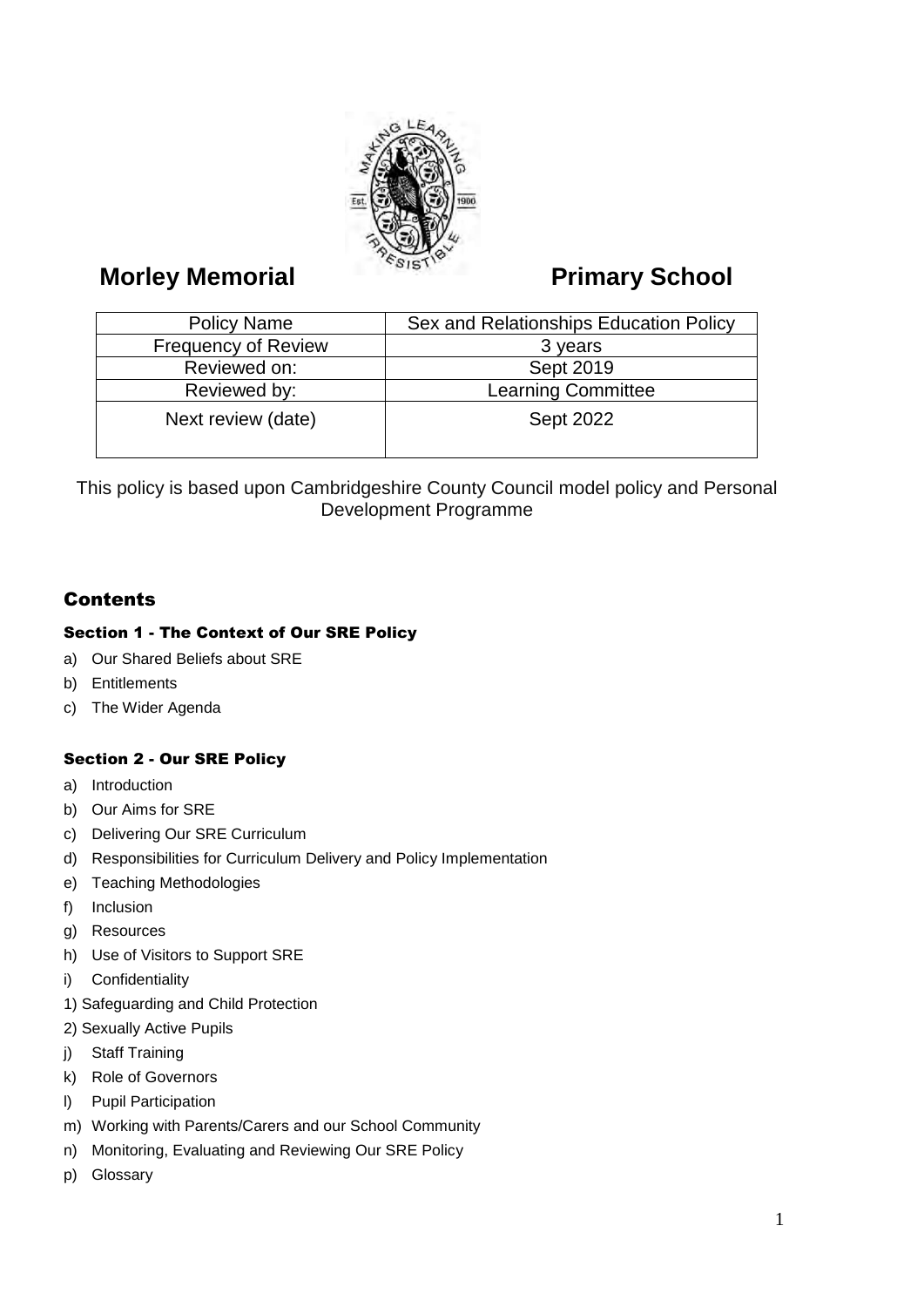#### Section 3 - Sensitive Issues

- a) Puberty
- b) Contraception
- c) Abortion
- d) STI's and HIV/AIDS
- e) Sexual Identity and Sexual Orientation

#### Section 4 - Appendices

The Entitlement Curriculum for SRE

## Section 1 – The Context of Our Sex and Relationships Education Policy

#### a) Our Shared Beliefs about SRE

In our school we believe:

● SRE is lifelong learning about ourselves including our emotions, self-esteem, relationships, rights and responsibilities, sexual behaviour, sexuality and sexual health. It takes place in many contexts: at home, at school and in the community.

SRE is an entitlement for all young people. Difference and diversity must be taken into account when delivering SRE. Special educational needs or disability, gender, sexual orientation and age, nationality, religion, cultural and linguistic background, all affect access to SRE.

SRE is most effective when provided in the wider context of social and emotional development. In schools, successful SRE is firmly rooted in personal, social and health education (PSHE).

SRE must enable young people to gain information, develop and transfer skills and explore attitudes and values, in order to support informed decision-making.

#### b) Entitlements

We, together with our community partners, are committed to working towards the implementation and development of the following entitlements.

**Children** are entitled to:

Accurate, up-to-date, useful and appropriate information delivered in a way that meets their individual needs

● A well-planned, well-delivered SRE programme, which is flexible to cater for their changing needs over time

- Know where and how to access information, support and local services
- Be informed about issues of confidentiality and how it affects them
- Have their views and ideas received in a respectful and non-judgemental manner

Be involved in developing and evaluating the content, delivery and timing of their SRE programme.

#### **Adults working with children** are entitled to:

- Access to high quality, up-to-date, accurate information, resources and training
- Mutual understanding of roles and responsibilities in relation to the planning and delivery of SRE
- Contribute their views and ideas in support of the development of SRE for children
- Professional guidance and support
- Opportunities to share good practice
- Be informed about issues of confidentiality and procedures to be followed.

#### **Parents, carers and other adults in the community** are entitled to:

- Accessible, accurate, up-to-date, information delivered in a way which meets their needs
- A safe and supportive environment for their children
- Information on how and when SRE is taught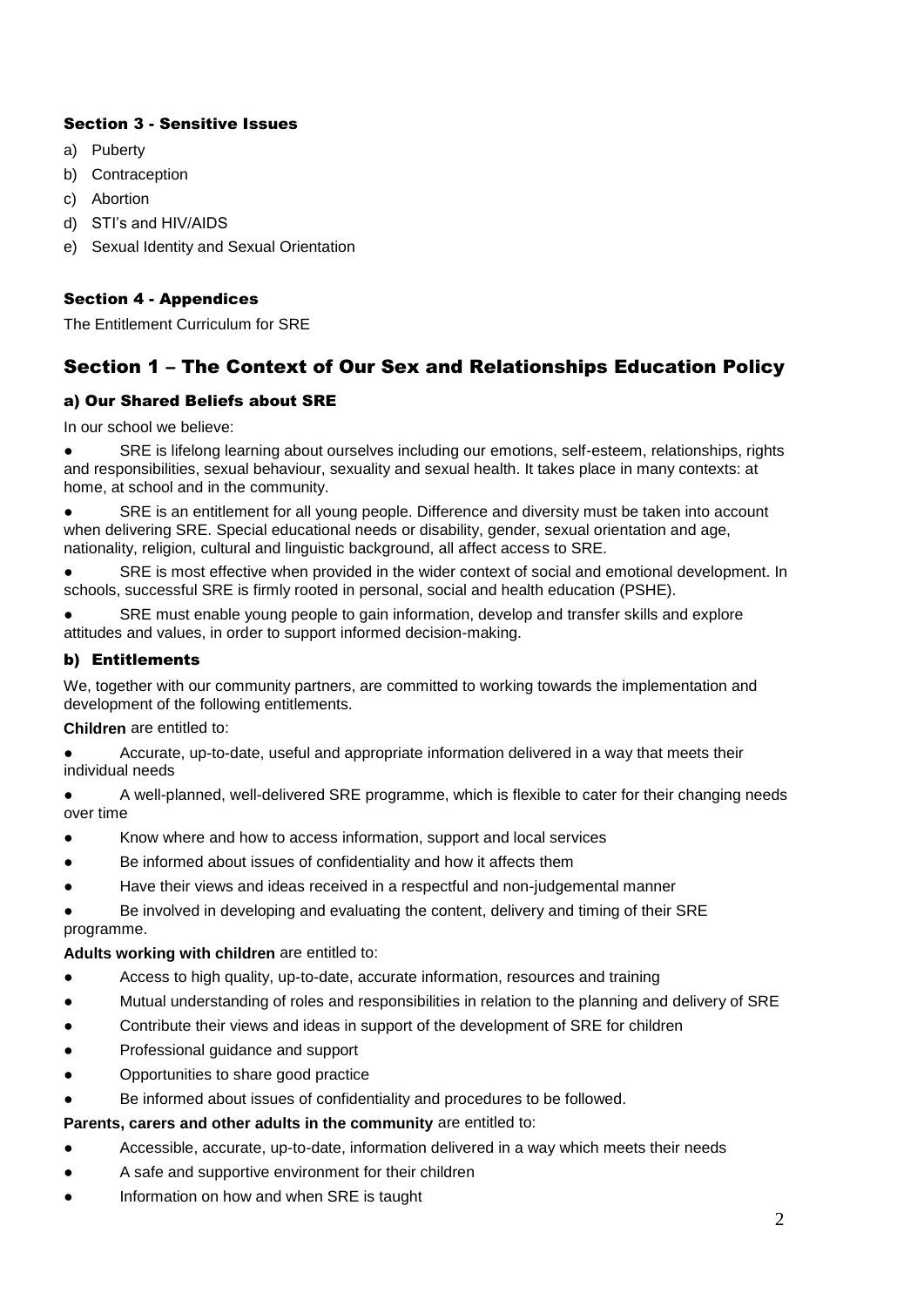- Understand their rights and responsibilities in relation to SRE policy and curriculum
- Be informed about issues of confidentiality and how it affects them and their children
- Have their views and ideas received in a respectful, non-judgemental manner.

#### c) The Wider Agenda

SRE is part of the wider agenda of promoting positive relationships and sexual health for young people to which many individuals and organisations in our community contribute. Our SRE Policy contributes to meeting local and national priorities as described in strategies such as:

- *Every Child Matters*
- *Sexual Health Strategies*
- *Looked After Children*
- *Children and Young People's Plan*
- *HIV and Sexual Health Strategy*
- *Safeguarding and Child Protection*

## Section 2 –Our Sex and Relationships Education Policy

#### a) Introduction

Our work in SRE is set in the wider context of our school values and ethos:

We promote a healthy, safe and caring environment for all pupils and staff.

We provide a broad and balanced curriculum for all our pupils, which values their diverse backgrounds and needs.

● We promote pupil's self-esteem and emotional wellbeing and help them to form and maintain worthwhile and satisfying relationships, based on respect for themselves and for others, at home, at school, at work and in the community.

- We prepare our pupils to confidently engage with the challenges of adult life.
- We provide sufficient information and support to enable our pupils to make safe choices.

Through an enriched curriculum, we provide children, with opportunities to develop the necessary skills to manage their lives effectively.

We help our children to learn to respect themselves and others and move safely from childhood, through adolescence, into adulthood.

Other school policies are relevant to our provision of SRE: PSHE and Citizenship, Safeguarding and Child Protection, Science, Confidentiality, Behaviour, Anti-Bullying, Inclusion, Equality, Staff Health and Wellbeing.

This SRE Policy will be made available to staff on the school network and on the school website.

This policy is consistent with current national legislation (Education Act 1996 and Learning and Skills Act 2000, Keeping Children Safe in Education 2019. It is also consistent with current national guidance 'Sex and Relationship Education Guidance' (DfEE 2000). Our Policy reflects the view of SRE contained within the Schools White Paper 'The Importance of Teaching' (Nov 2010), that children need high quality SRE, so they can make wise and informed choices. Our Policy also reflects recommendations from OfSTED and the Sex Education Forum.

We are engaged in the following areas of work, which support this policy and the delivery of effective SRE: continuing work within the Primary Personal Development Programme, developing as a health promoting school.

Our SRE policy is the responsibility of the governing body and has been developed by the PSHE Coordinator with the support of the Head teacher and reviewed by governors. It was discussed and ratified by the school governors on 23rd September 2019.

#### b) Our Aims for SRE

All adults will work towards achieving these aims for SRE in our school. We seek to enable our children to:

develop interpersonal and communication skills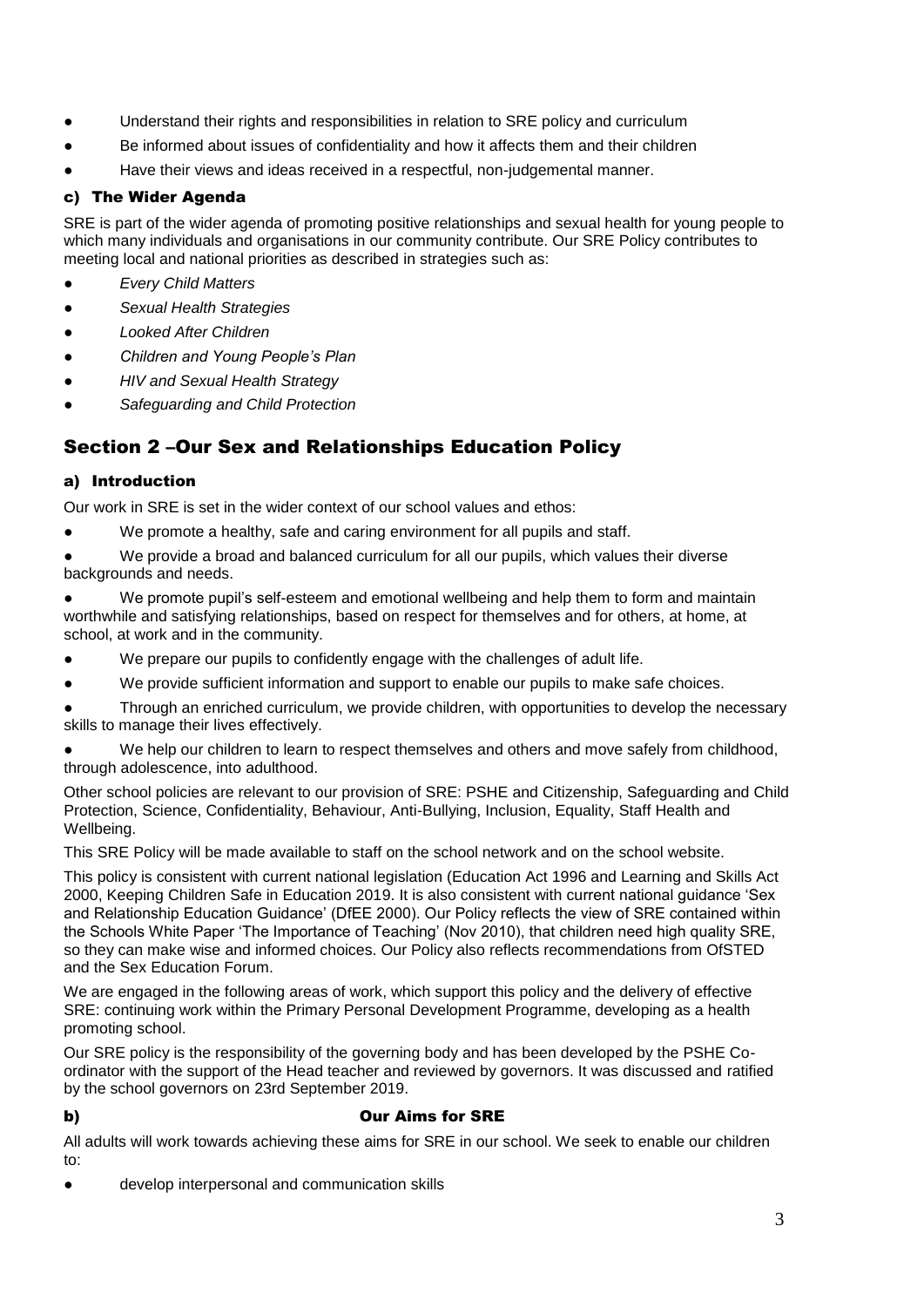develop positive values and a moral framework that will guide their decisions and behaviour

● develop understanding of the value of marriage, stable relationships and family life as a positive environment for bringing up children

- respect themselves and others, their views, backgrounds, cultures and experiences
- develop loving, caring relationships based on mutual respect
- be able to name the parts of the body and understand the process of human reproduction
- understand the reasons for and benefits of delaying sexual activity
- be prepared for puberty and the emotional and physical effects of body changes
- understand the attitudes and skills needed to maintain their sexual health
- recognise and avoid exploitative relationships
- value, care for and respect their bodies
- access additional advice and support.

#### c) Delivering Our SRE Curriculum

Our Curriculum for SRE (see Appendix) describes the elements which will be taught. The Curriculum is wholly consistent with the National Curriculum (2000), DfE and OfSTED guidance. It also reflects best practice described by the Sex Education Forum. Some elements of our SRE curriculum are part of the compulsory National Curriculum for Science (e.g. the biological aspects of puberty, reproduction and the spread of viruses) and some parts are based on the non-statutory PSHE guidance.

We consider SRE to be a continuous process of learning, which begins well before the children enter our school and continues into adulthood. We have planned a progressive curriculum appropriate to each age group. All adults working with children have a part to play in supporting the delivery of SRE.

The objectives of the SRE Curriculum will be taught in:

- **PSHE through designated lessons.**
- Other Curriculum areas, especially Science, English, RE and PE

● Enrichment activities, especially our assembly programme*,* social skills groups, involvement in school trips and adventurous activities, activities carried out as part of our development as a health promoting school.

Specific Units of Work on SRE are planned into our teaching programme every other year (as described in our PSHE Personal Development Programme Plans).Specific content on Puberty will be taught in Year 5 and revisited in Year 6 in addition to a SRE unit of work each year.

We understand that at times children will benefit from varying methods of delivering the SRE curriculum. For example, we will use team teaching where this enables us to best use teacher expertise. We will ensure there are positive educational reasons for each method of delivery.

#### d) Responsibilities for Curriculum Delivery and Policy Implementation

We regard it as the shared responsibility of all adults working in the school to respond appropriately to a child's request for information and advice. All staff are encouraged to access support from colleagues where necessary.

The SRE curriculum will primarily be delivered by class teachers.

Those delivering SRE will have responsibility for assessing children's needs and selecting appropriate activities and methodologies to meet these needs, supported by the PSHE Co-ordinator.

The PSHE Co-ordinator is responsible for reviewing and evaluating SRE at our school. The PSHE Co-ordinator will report to the Head Teacher in this task.

Staff will be assisted in their planning and delivery of the 'Curriculum for SRE' by the PSHE Coordinator who will, with support, provide lesson plans and activities for colleagues and plan INSET to meet staff needs.

Governors hold responsibility for the SRE Policy and will be assisted in monitoring its implementation by the PSHE Co-ordinator and Head Teacher.

#### e) Teaching Methodologies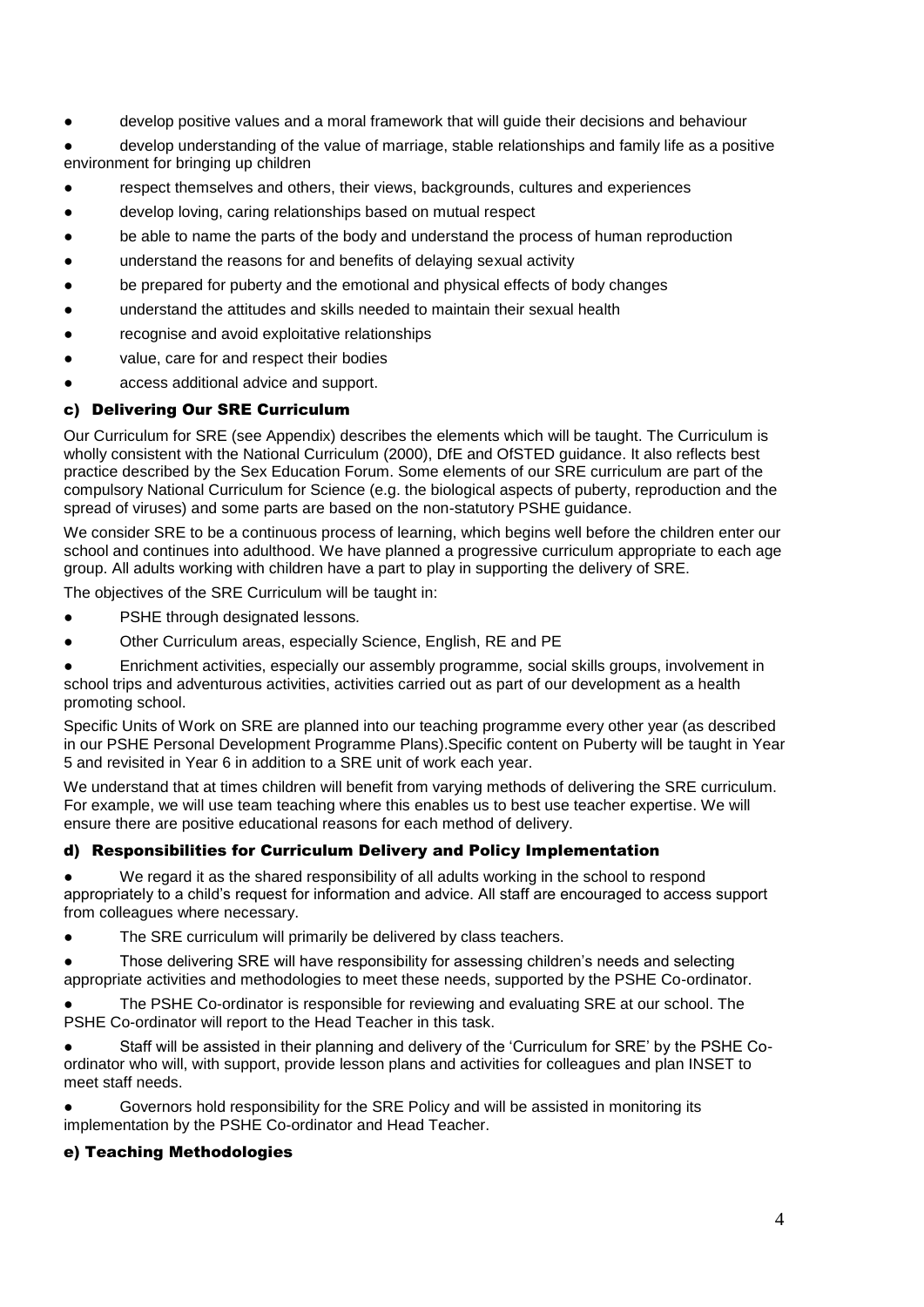**Ground Rules:** SRE is taught in a safe, non-judgemental environment where adults and children are confident that they will be respected. Specific ground rules will be established at the beginning of any SRE work, in addition to those already used in the classroom. They will cover the following areas:

- Appropriate use of language
- The asking and answering of personal questions
- Strategies for checking or accessing information.

**Answering Questions:** We acknowledge that sensitive and potentially difficult issues will arise in SRE as children will naturally share information and ask questions. When spontaneous discussion arises, it will be guided in a way which reflects the stated school aims and curriculum content for SRE. As a first principle we will answer questions relating to the taught planned curriculum for that age group to the whole class. We will answer questions relating to areas beyond the taught planned curriculum for that age group, in a sensitive and age appropriate way only to the child or children who have asked the question. If a member of staff is uncertain about the answer to a question, or indeed whether they wish to answer it they will seek guidance from the PSHE leader.

When answering questions, we shall ensure that sharing personal information by adults, pupils or their families is discouraged. Where a question or comment from a pupil in the classroom indicates the possibility of abuse, teachers will pass this information to the designated person for child protection in line with school policy.

**Distancing Techniques:** In order to protect children's privacy, we will employ teaching and learning strategies which enable them to discuss issues without disclosing personal experience. For example, we will use fiction, puppets, case studies, role-play, videos to enable children to share ideas and opinions and to practise their decision-making skills in a safe learning environment.

#### f) Inclusion

We understand the importance of ensuring that all children in our school receive their entitlement to SRE. We will carefully consider special educational needs or disability, gender, sexual orientation and age, nationality, religion, cultural and linguistic background when planning and delivering SRE.

In relation to nationality, sexual orientation, religion and cultural diversity, we value the different backgrounds of our pupils and, in addressing different views and beliefs, seek to promote tolerance and understanding.

In order to ensure the SRE Curriculum meets the needs of all:

- We will not promote one particular lifestyle over another.
- We will not seek to gain consensus, but will accept and celebrate difference.
- We will encourage respect and discourage abuse and exploitation.
- We will not ask children to represent the views of a particular religious or cultural group to their peers, unless they choose to do so.

In relation to those with special educational needs or disability, we will review our SRE programme to ensure that provision is made for those with additional needs. We will consider:

- their level of vulnerability
- their need to learn and demonstrate appropriate behaviour
- their need to develop self-esteem and positive body image
- the need to involve all staff, including ancillary staff and carers, in policy development, planning and training
- the management of personal care
- clarity about sources of support for pupils.

#### g) Resources

We will primarily use the Cambridgeshire Primary Personal Development Programme and the resources recommended within it when planning and delivering the SRE Curriculum. We will avoid a 'resource-led' approach to delivering SRE, instead focusing on the needs of the children and our planned learning objectives. We will carefully select resources which meet these objectives. We will carefully evaluate teacher resources, leaflets and videos, before using them. We will select resources which:

are consistent with the Curriculum for SRE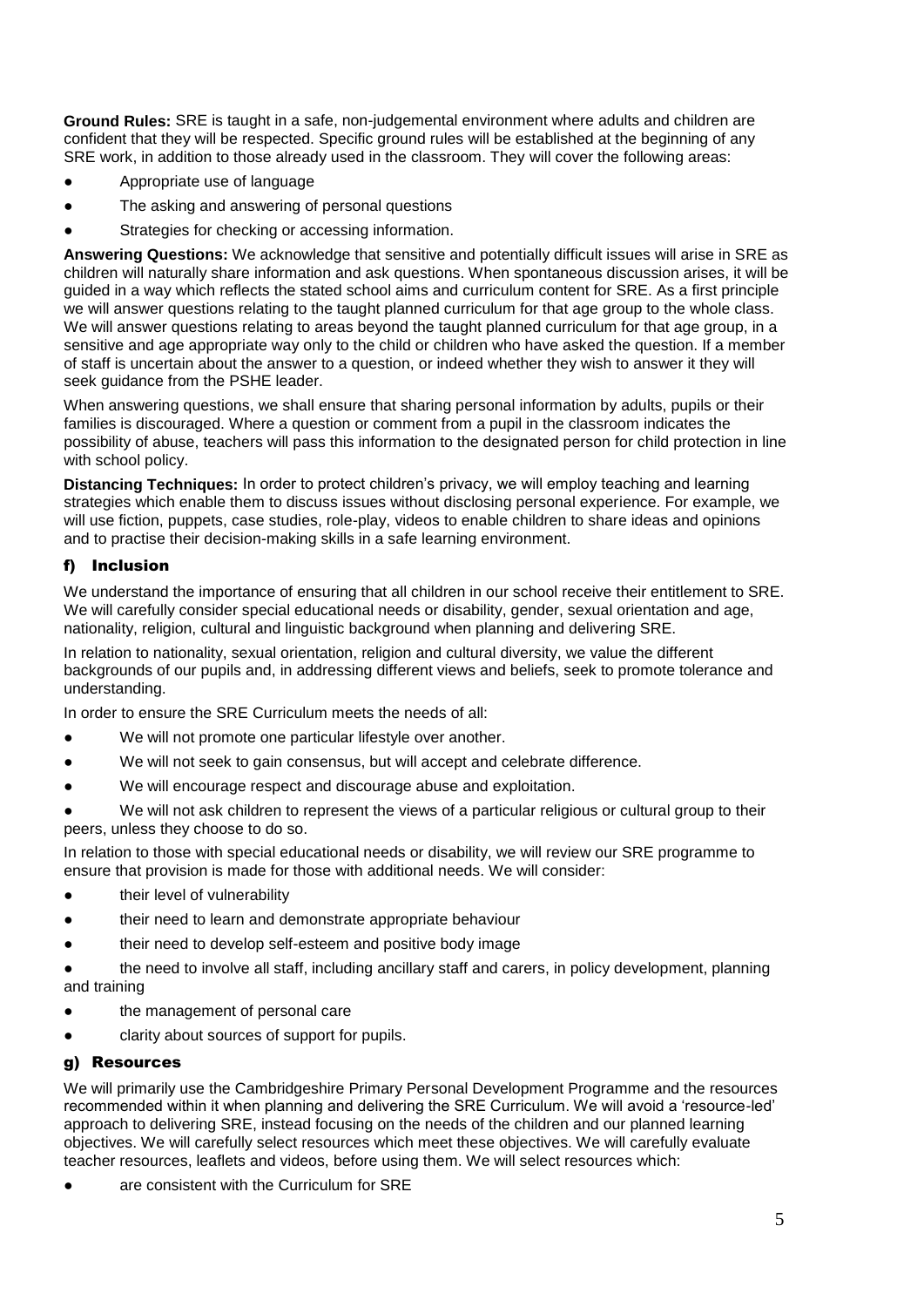- relate to the aims and objectives of this Policy
- are suitable to the age, maturity, needs, linguistic proficiency and ability of the children
- appeal to adults and children
- are up-to-date in factual content
- are produced by a reputable organisation
- do not show unfair bias e.g. towards a commercial product
- avoid racial, gender and sexual stereotyping
- encourage active and participative learning
- conform to the legal requirements for SRE.

#### h) Use of Visitors to Support SRE

We believe that SRE is most effectively taught by those who know our pupils well and are aware of their needs. We encourage visitors to our school who may enhance, but never replace, our planned provision. We will work closely with visitors to ensure that the needs of our pupils are met.

We will follow this Code of Practice when working with visitors:

- The care and management of pupils is the responsibility of the school at all times.
- In class teaching situations, visitors will not be asked to work alone with pupils, but will be supported by a member of staff.
- The school will know whether visitors are DBS checked and arrangements will be made to accompany them as appropriate.
- All visitors will be made aware of the content and principles of this Policy, prior to their visit.
- All lessons will be planned in direct liaison with the Class teacher, taking account of the age and needs of the group and the context of the work within the SRE programme.
- Visitors will be reminded that, whilst contributing to SRE in a classroom setting, they must adhere to the same confidentiality code as staff members.
- Any resources which a visitor wishes to use or distribute will be discussed and agreed with the Class Teacher beforehand.
- The contributions of visitors will be regularly monitored and evaluated.

#### i) Confidentiality

Staff are unable to offer absolute confidentiality.

We will reassure children that staff will act in their best interests and that this may involve sharing information if the child is at risk of harm.

● Children will be told if information is to be shared (unless the child is very young or has significant special needs) and will be offered appropriate support.

Professionals, such as school nurses and youth workers, are bound by their professional codes of conduct when offering advice and guidance to individual pupils. This often involves offering a greater level of confidentiality to children than school staff are able to give. However, in a classroom and other teaching situations when they are contributing to our planned SRE programme, they will follow the school's Confidentiality Policy. Health professionals will ensure that children are aware of the boundaries of confidentiality when beginning work with them.

#### **i) 1) Safeguarding and Child Protection**

We recognise that because effective SRE may alert children to what is appropriate and inappropriate sexual behaviour, there is an increased possibility that a disclosure relating to abuse may be made. All staff are aware of the Safeguarding and Child Protection procedures and will report the disclosure to the designated person for child protection immediately.

#### **i) 2) Sexually Active Pupils**

There are extremely rare occasions when a primary-aged child, who is sexually active or contemplating sexual activity, approaches an adult. If this occurs in our school, it will be viewed as a child protection issue. The designated member of staff will follow Safeguarding and Child Protection Procedures and seek advice from the relevant agency.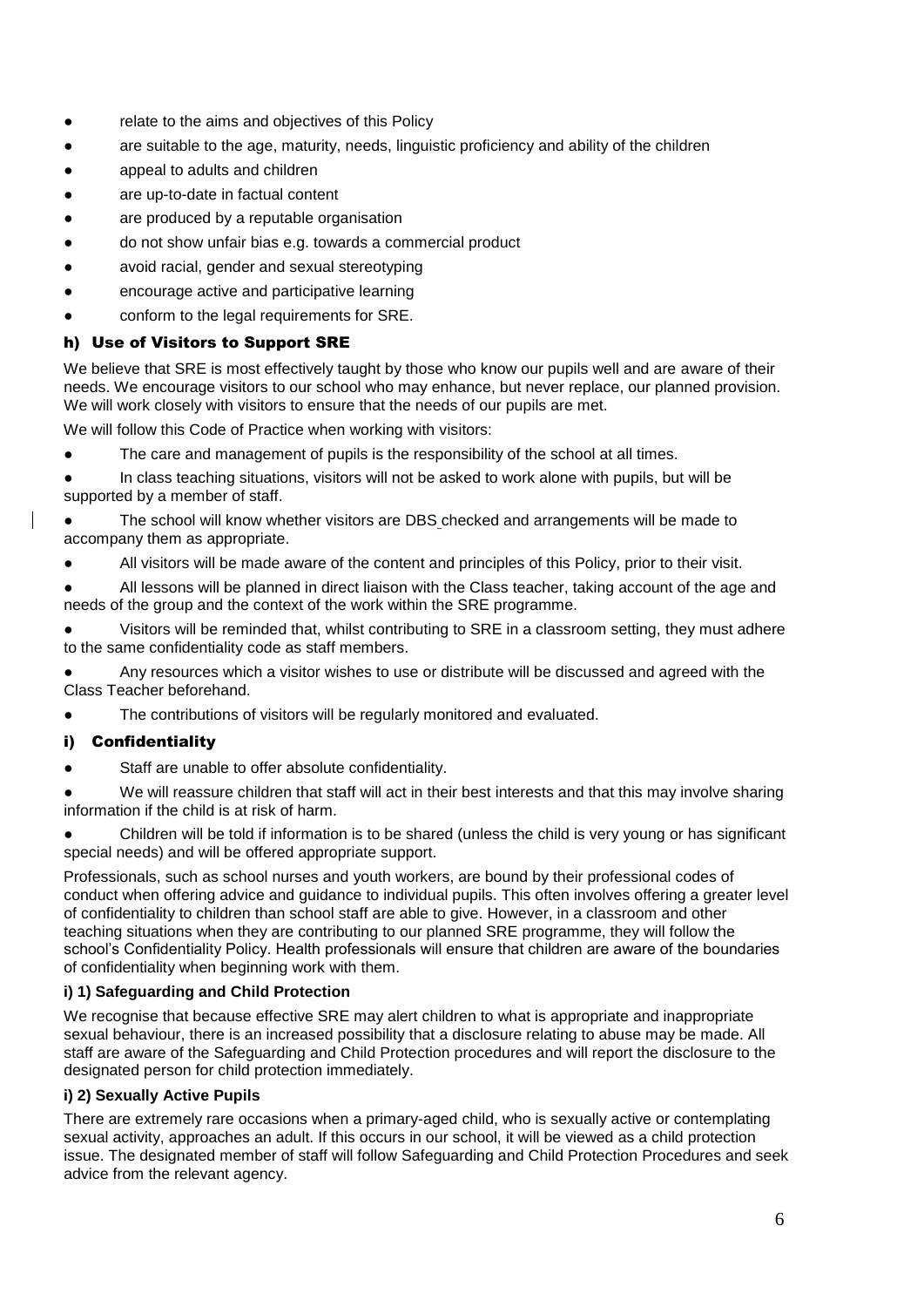### j) Staff Training

Teaching SRE can be very rewarding, but we understand that, in order to feel confident, staff need opportunities to develop the knowledge, skills and attitudes. We recognise that all adults have different personal beliefs and attitudes about SRE. We will discuss relevant issues and, where appropriate, arrange training to enable staff members to feel confident in delivering the Curriculum for SRE. We will also encourage the sharing of good practice. Those with special responsibility for the development of SRE will be offered opportunities to consult with advisors.

#### k) Role of Governors

This Policy describes the governors' views on how SRE will be delivered in addition to requirements of the National Curriculum.

It is the responsibility of the governors to ensure, through consultation, that the SRE Policy reflects the wishes of the parents and the views of our community. It is the responsibility of governors to ensure that the Policy is made available to parents.

In order to facilitate this process, the SRE Policy will appear every two years on the agenda of a governors' meeting.

#### l) Pupil Participation

We will involve children in the evaluation and development of their SRE in ways appropriate to their age.

a. We will refer to local/countywide/national data e.g. Health Related Behaviour Survey for our school/district.

b. We will engage the children in assessment activities to establish their development needs, for example 'Draw and Write' activities

c. We will encourage children to ask questions as they arise by providing anonymous question boxes.

d. We will ask children to reflect on their learning and set goals for future learning.

e. We will consult children (e.g. through School Council) about their perception of the strengths of our SRE programme and the areas to be further developed.

#### m) Working with Parents/Carers and our School Community

Parents and carers are the key figures in supporting their children through the emotional and physical aspects of growing up. We recognise that many children would prefer to receive information about SRE from their parents and carers. Therefore we seek to work in partnership with parents and carers when planning and delivering SRE. We will encourage this partnership by:

a. Informing parents and carers by letter or leaflet of forthcoming SRE topics

b. Inviting parents to learn more about resources and activities used in SRE

c. Gathering parents' views on the SRE Policy and taking these into account when it is being reviewed

d. Informing parents and carers about the SRE programme as their child joins the school through the school brochure/prospectus

e. Providing supportive information about parents' role in SRE

f. Inviting parents to discuss their views and concerns about SRE on an informal basis.

Parents and carers will be given access to this Policy on request.

Parents and carers have the right to withdraw their children only from all or part of those elements of SRE which are not included in the statutory national curriculum Programmes of Study for Science. They are able to withdraw their children from those elements which fall within the non statutory guidance for PSHE. The school will make alternative arrangements for children whose parents or carers withdraw them.

Any parent or carer who wishes to withdraw their child should, in the first instance, contact the Class Teacher to discuss the matter. Appendix will be used to guide the discussion to explain clearly which areas of SRE are statutory and which are non-statutory. We will enable parents wishing to withdraw their children from the non-statutory elements of SRE to access the leaflet 'SRE and Parents' (Phone 0845 602 2260 DfES Code 0706/2001 or download from www.education.gov.uk.) Parents or carers will be asked to reconfirm their decision to withdraw each time SRE is planned for their child's class/year group.

#### n) Monitoring, Evaluating and Reviewing Our SRE Policy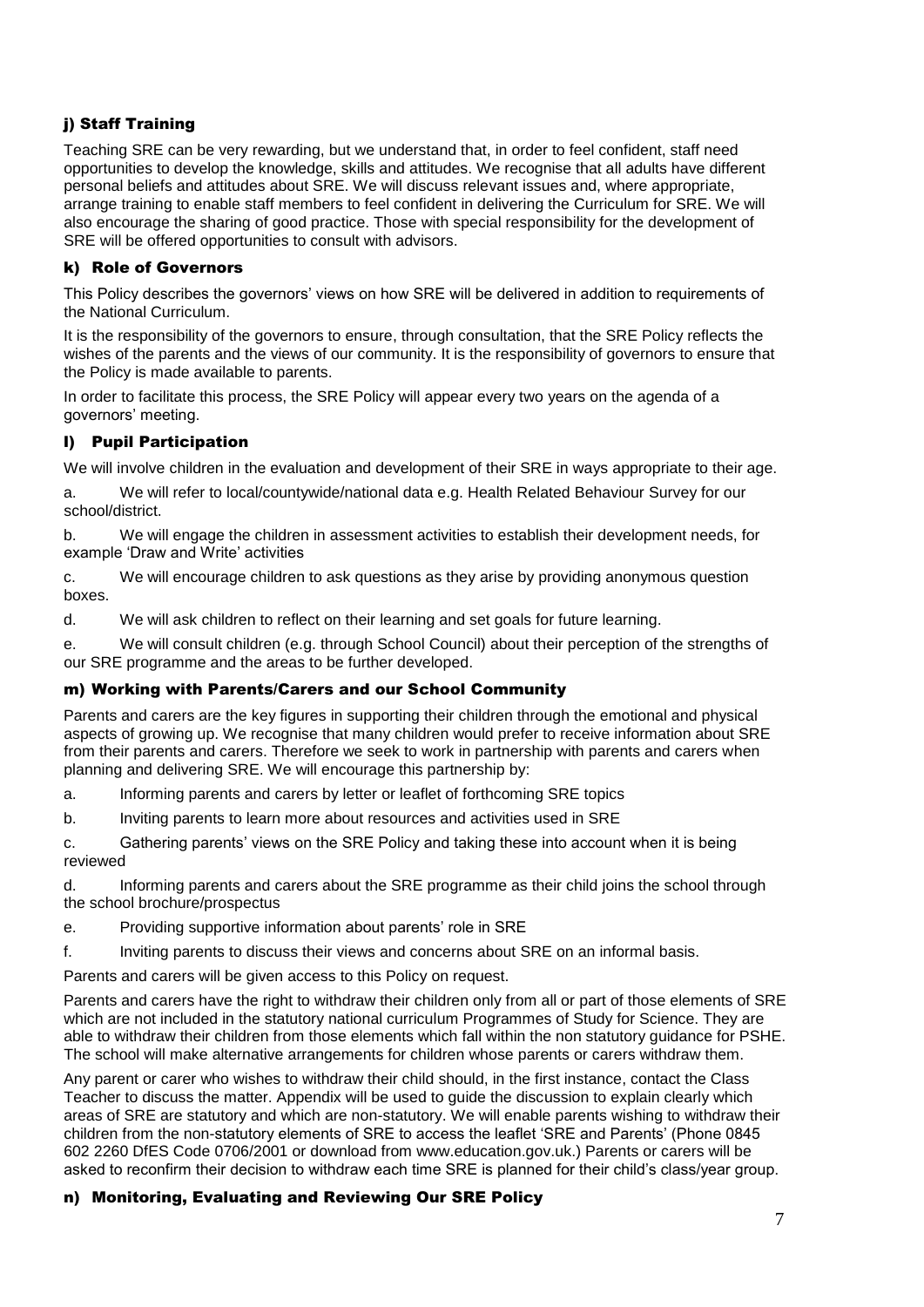Monitoring and evaluation of the Policy is the responsibility of the governing body. Information will be gathered from the Head Teacher, the PSHE Co-ordinator and parents to inform judgements about effectiveness.

We are committed to working towards the delivery of the Entitlements (1b) and the provision of the 'Curriculum for SRE' (4a).

We will reflect on our contribution to the provision of the Entitlements for SRE and seek to develop this.

● We will continue to work in partnership with parents/carers and members of our community to ensure the delivery of high quality SRE for our children.

The Policy will be formally reviewed every three years. The next review will take place in 2022.

#### o) Glossary

**Abortion:** the expulsion of a foetus from the womb. This may be spontaneous (miscarriage), but is most commonly used to describe a process where expulsion is induced.

**AIDS:** Acquired Immune Deficiency Syndrome

**Community:** All people who live, work or in some other way impact on the lives of children in the area in which they live.

**Co-ordinator:** The lead member of staff in school for a particular area of work.

**DfE Department for Education** (previously known as DCFS: Department for Children, Families and Schools, DfES: Department for Education and Skills and DfEE Department for Education and Employment)

**HIV:** Human Immunodeficiency Virus, the virus which causes AIDS

**PSHE:** Personal, Social and Health Education

**School:** Any educational establishment

**SRE: Sex and Relationships Education** 

**STI: Sexually Transmitted Infection** 

**Visitor:** Someone who is not a member of school staff, who contributes to the planned provision of SRE or offers another service, such as giving advice or support. A visitor may be a member of another organisation (e.g. health professional, youth worker) or an individual (e.g. parent with a new baby).

### Section 3 – Sensitive Issues

#### a) Puberty

We will teach about puberty in Years 5 and 6, in accordance with our Curriculum for SRE. Younger children may be aware of puberty and we will answer their questions appropriately on an individual basis. We recognise the importance of ensuring that both boys and girls have a good understanding of puberty before they reach it. We may use single sex groups to address particular needs, such as girls' practical need for information about managing periods. We may work with groups of Year 5 and Year 6 pupils separately to ensure they receive appropriate information at these age groups.

We will ensure that sensitive arrangements are made for girls who have started menstruating. This includes the provision of sanitary disposal units and the discreet provision of 'emergency' sanitary protection. Staff will respond to such requests discretely, in a helpful way without embarrassment.

#### b) Contraception

We recognise that many primary-aged children are aware of some forms of contraception and have begun to understand that adults do not only engage in sexual activity when they wish to reproduce. Children may ask direct questions about contraception, or may reveal knowledge (accurate or inaccurate) about contraception in discussion with adults or their peers. We will refer to guidelines for responding to these questions in '6A Answering Children's SRE Questions in the Primary School'. We will answer children's questions in general terms and will ensure that our answers reflect the responsible choices adults make in deciding when to have children. This will enable pupils to further understand the responsibilities of adult life.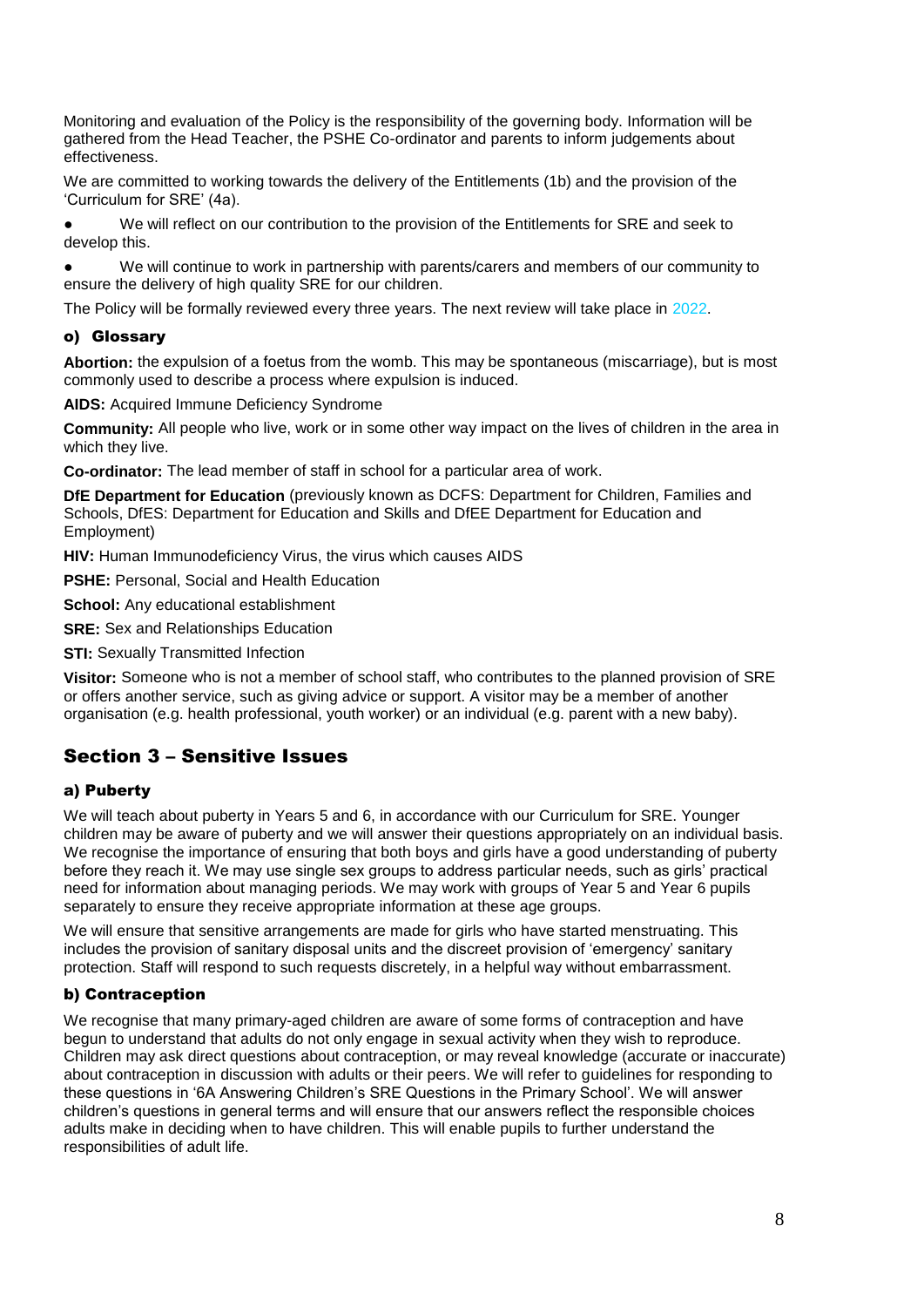We have also decided to address this issue directly in very broad terms as part of the taught SRE Curriculum at Year 6. The learning will be set in the context of responsible parenting decisions. It will not include details regarding access to or application of contraception.

There are extremely rare occasions when an adult in a primary school may believe that a child's question about contraception derives from a child's own sexual activity or contemplation of sexual activity. In this case, the adult will consult immediately with the designated teacher for child protection, who will make sensitive arrangements, ensuring there has been discussion with the child and explanation of the Confidentiality Policy, to involve the child's parents and, if necessary, other professionals.

#### c) Abortion

We recognise that some children might be aware of abortion and that they might be developing attitudes towards it. They may also ask questions about it. Adults in schools will acknowledge these questions and respond generally to factual enquiries on an individual basis, rather than in a whole class discussion.

#### d) Sexually Transmitted Infections (STI's) and HIV/AIDS

We will not teach directly about STI's, however we will respond sensitively to questions posed by children. Teachers will use their professional judgement and guidance available to ensure their responses are factually correct and appropriate to the age of the child. Teachers will also acknowledge these questions and respond generally to factual enquiries on an individual basis, rather than in a whole class discussion.

#### e) Sexual Identity and Sexual Orientation

We understand our responsibility to ensure that SRE meets the needs of all our pupils. Whatever their developing sexuality, children must feel that SRE is relevant to them and sensitive to their needs. We will not teach directly about sexual orientation, but acknowledge that many children will be aware of both heterosexual and homosexual relationships and may ask questions about these. We will answer these questions factually, in a general way, seeking to challenge prejudice. We will discuss different family arrangements, including same sex partners, when considering relationships. If we encounter examples of homophobic language or attitudes we will challenge these. Incidents of homophobic bullying will be dealt with according to our Anti-Bullying Policy which explicitly refers to homophobic bullying.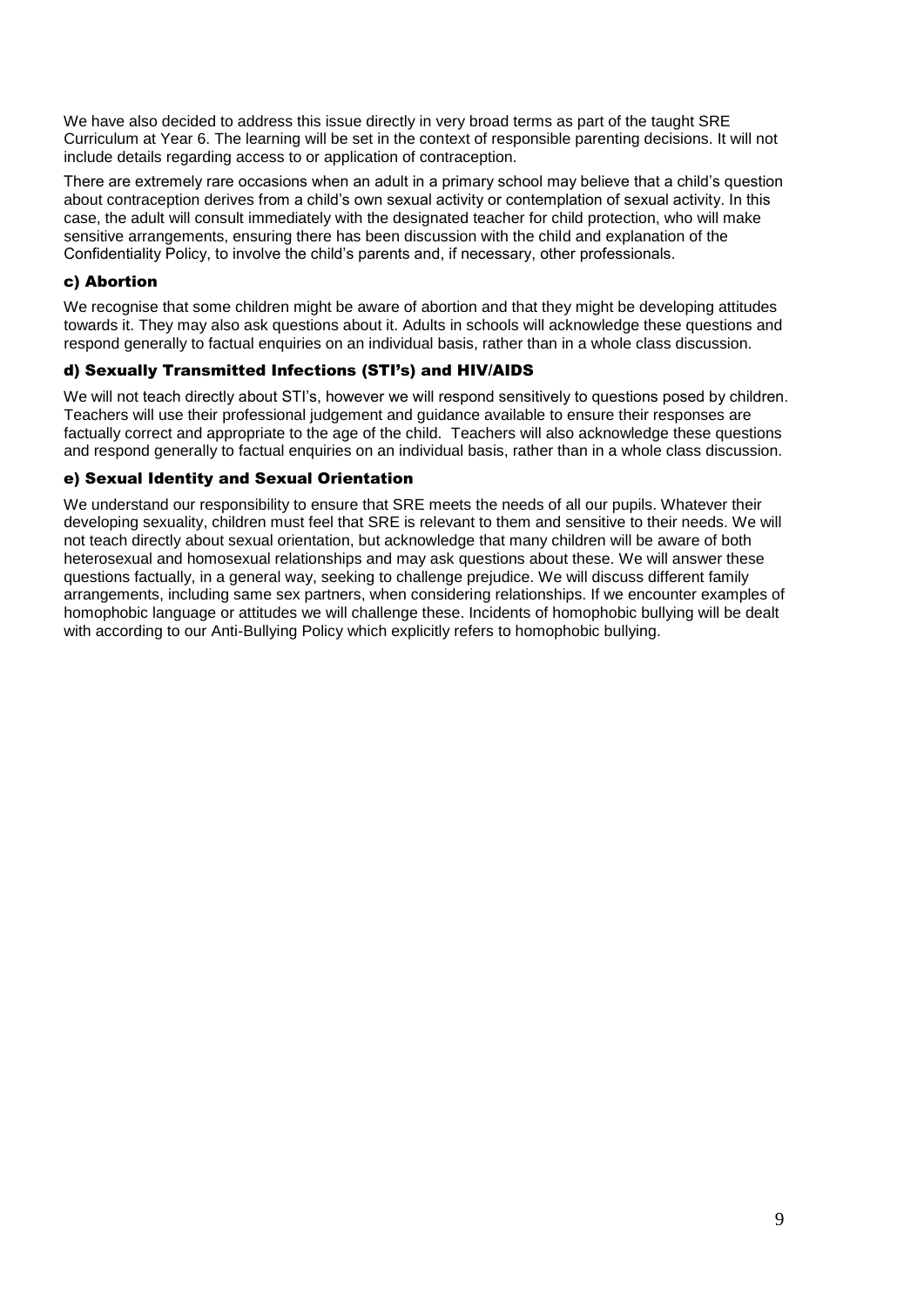## Section 4

## Appendix - The Curriculum for Sex and Relationships Education

# Foundation Stage

| ΑI                                                                                                                                                   | <b>Early Learning</b> |                                                                       |                                               | Find out about and identify some features of living things and objects and events they observe              |                                                         |                                                        |       |  |  |
|------------------------------------------------------------------------------------------------------------------------------------------------------|-----------------------|-----------------------------------------------------------------------|-----------------------------------------------|-------------------------------------------------------------------------------------------------------------|---------------------------------------------------------|--------------------------------------------------------|-------|--|--|
| g                                                                                                                                                    | Goals                 |                                                                       |                                               | Have a developing awareness of their own needs, views and feelings and be sensitive to the needs, views and |                                                         |                                                        |       |  |  |
|                                                                                                                                                      |                       |                                                                       | Form good relationships with adults and peers |                                                                                                             |                                                         |                                                        |       |  |  |
|                                                                                                                                                      |                       | Dress and undress independently and manage their own personal hygiene |                                               |                                                                                                             |                                                         |                                                        |       |  |  |
| The following section gives the questions our children will engage with as part of our planned SRE provision. These areas will be covered using<br>5 |                       |                                                                       |                                               |                                                                                                             |                                                         |                                                        |       |  |  |
|                                                                                                                                                      |                       |                                                                       |                                               | Programme Unit My Body and Growing Up BG F.                                                                 |                                                         |                                                        |       |  |  |
|                                                                                                                                                      |                       |                                                                       |                                               | Knowledge (PSHE)                                                                                            |                                                         | Skills (PSHE)                                          |       |  |  |
| What does my body look like?                                                                                                                         |                       |                                                                       |                                               |                                                                                                             | What differences and similarities are there between our |                                                        |       |  |  |
| How has my body changed as it has grown?                                                                                                             |                       |                                                                       |                                               | bodies?                                                                                                     |                                                         |                                                        |       |  |  |
|                                                                                                                                                      |                       |                                                                       |                                               | Who are the members of my family and trusted people                                                         |                                                         | How can I look after my body and keep it clean?        | dols  |  |  |
|                                                                                                                                                      |                       | who look after me?                                                    |                                               |                                                                                                             |                                                         |                                                        |       |  |  |
| Below are questions children will engage with as part of our wider Wellbeing programme and in other taught areas of PSHE.                            |                       |                                                                       |                                               |                                                                                                             |                                                         |                                                        |       |  |  |
|                                                                                                                                                      |                       |                                                                       |                                               | Knowledge (PSHE)                                                                                            |                                                         | Skills (PSHE)                                          |       |  |  |
|                                                                                                                                                      |                       |                                                                       |                                               | Who is my family and how do we care for each other?                                                         | $\bullet$                                               | How can I be a good friend?                            |       |  |  |
|                                                                                                                                                      |                       |                                                                       |                                               | Who are the different people who make up a family?                                                          |                                                         | Can I recognise and show my emotions?                  | and n |  |  |
|                                                                                                                                                      |                       |                                                                       |                                               | How do I know if something is safe or unsafe?                                                               |                                                         | Can I recognise emotions in other people and say how   |       |  |  |
|                                                                                                                                                      |                       |                                                                       |                                               |                                                                                                             | they are feeling?                                       |                                                        |       |  |  |
|                                                                                                                                                      |                       |                                                                       |                                               |                                                                                                             |                                                         | Can I say 'No' if I feel unsure about something and it |       |  |  |
|                                                                                                                                                      |                       |                                                                       |                                               |                                                                                                             |                                                         | does not feel safe or good?                            |       |  |  |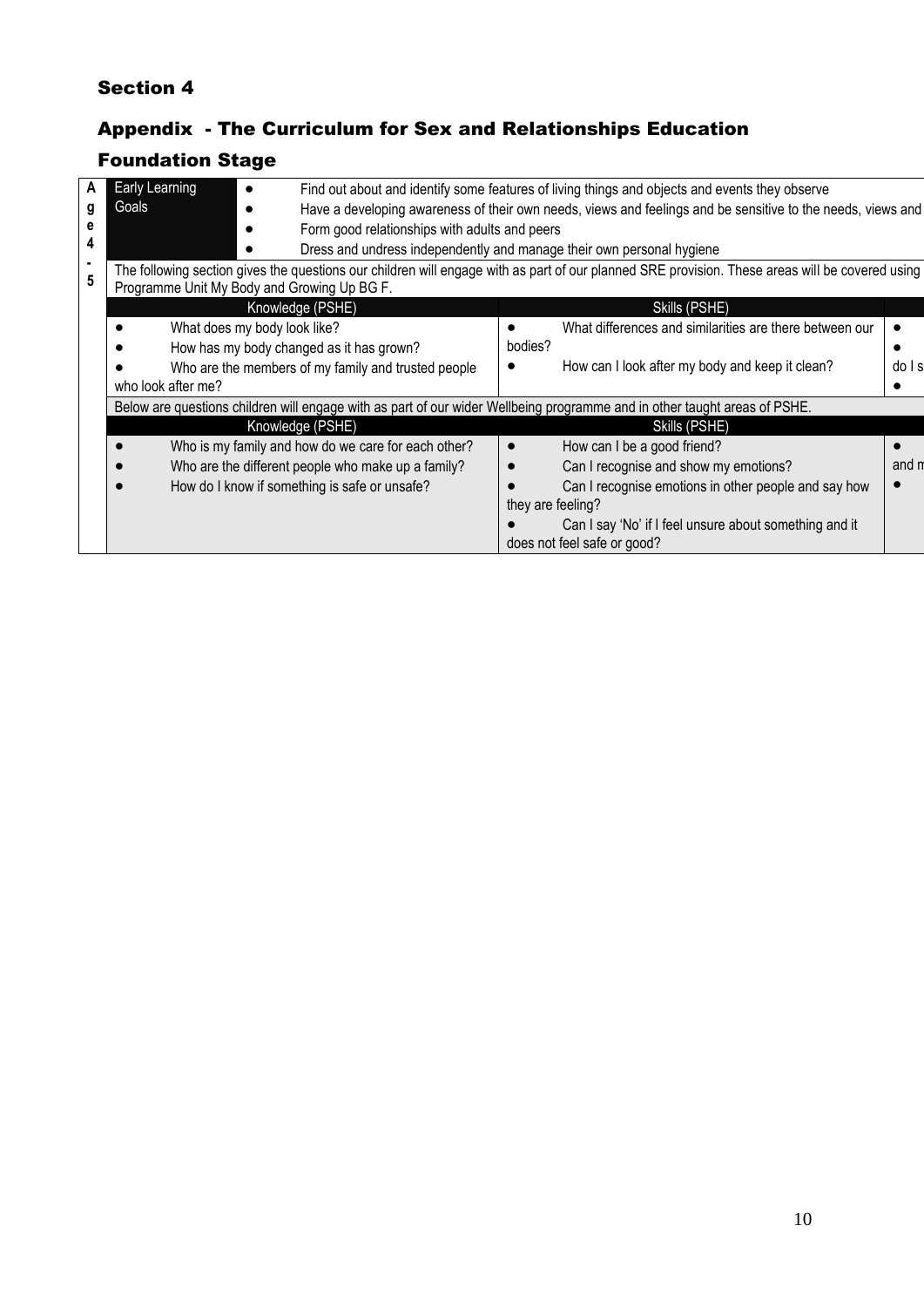# Key Stage 1 (Year 1/2)

| <b>Statutory Science</b><br>that animals, including humans, move, feed, grow and reproduce                                                          |                                                                                                            |                                                           |  |
|-----------------------------------------------------------------------------------------------------------------------------------------------------|------------------------------------------------------------------------------------------------------------|-----------------------------------------------------------|--|
| Curriculum<br>that humans and other animals can produce offspring and these grow into adults                                                        |                                                                                                            |                                                           |  |
|                                                                                                                                                     | recognise and compare the main external parts of the bodies of humans and other animals                    |                                                           |  |
|                                                                                                                                                     | recognise similarities and differences between themselves and others, and to treat others with sensitivity |                                                           |  |
| N<br>-statutory<br>About the process of growing from young to old and how people's needs change                                                     |                                                                                                            | To recognise how their beh<br>To identify and respect the |  |
| SHF Currie<br>The names of the main parts of the body                                                                                               |                                                                                                            |                                                           |  |
| iost relevan                                                                                                                                        | Rules for, and ways of, keeping safeand about people who can help them to stay                             | That families and friends sh                              |  |
| safe                                                                                                                                                |                                                                                                            |                                                           |  |
| The following section gives the questions our children will engage with as part of our planned SRE provision. These are taken from the Cambridgeshi |                                                                                                            |                                                           |  |
| Framework for Year 1/2. These areas will be covered using the CPPDP Units Sex and Relationships SR1 and SR2. Those in bold text are directly lin    |                                                                                                            |                                                           |  |
| Curriculum for Science.                                                                                                                             |                                                                                                            |                                                           |  |
| Knowledge (PSHE)                                                                                                                                    | Skills (PSHE)                                                                                              |                                                           |  |
| What are the names of the main parts of the body?                                                                                                   | What can my body do?                                                                                       |                                                           |  |
| How can I keep my body clean?                                                                                                                       | How have I changed since I was a baby?                                                                     |                                                           |  |
| How can I stop common illnesses and diseases spreading?                                                                                             | What are my responsibilities now I'm older?                                                                |                                                           |  |
| How do babies change and grow?                                                                                                                      |                                                                                                            |                                                           |  |
| What do babies and children need?                                                                                                                   |                                                                                                            |                                                           |  |
| Below are questions children will engage with as part of our wider Wellbeing programme and in other taught areas of PSHE.                           |                                                                                                            |                                                           |  |
| Knowledge (PSHE)                                                                                                                                    | Skills (PSHE)                                                                                              |                                                           |  |
| What are risky situations and how can I keep myself safer?                                                                                          | Can I name some different feelings?                                                                        |                                                           |  |
| What healthy choices can I make?                                                                                                                    | How can I stand up for myself?                                                                             |                                                           |  |
| What are some of the similarities and differences                                                                                                   | How can I negotiate to sort out disagreements?                                                             | other                                                     |  |
| between me and others?                                                                                                                              | Can I describe what a friend is and does?                                                                  |                                                           |  |
| Who looks after me and what are their responsibilities?                                                                                             | How do I cope when friendships change?                                                                     | ʻl'm r                                                    |  |
| Do I understand what good and bad secrets might be?                                                                                                 |                                                                                                            |                                                           |  |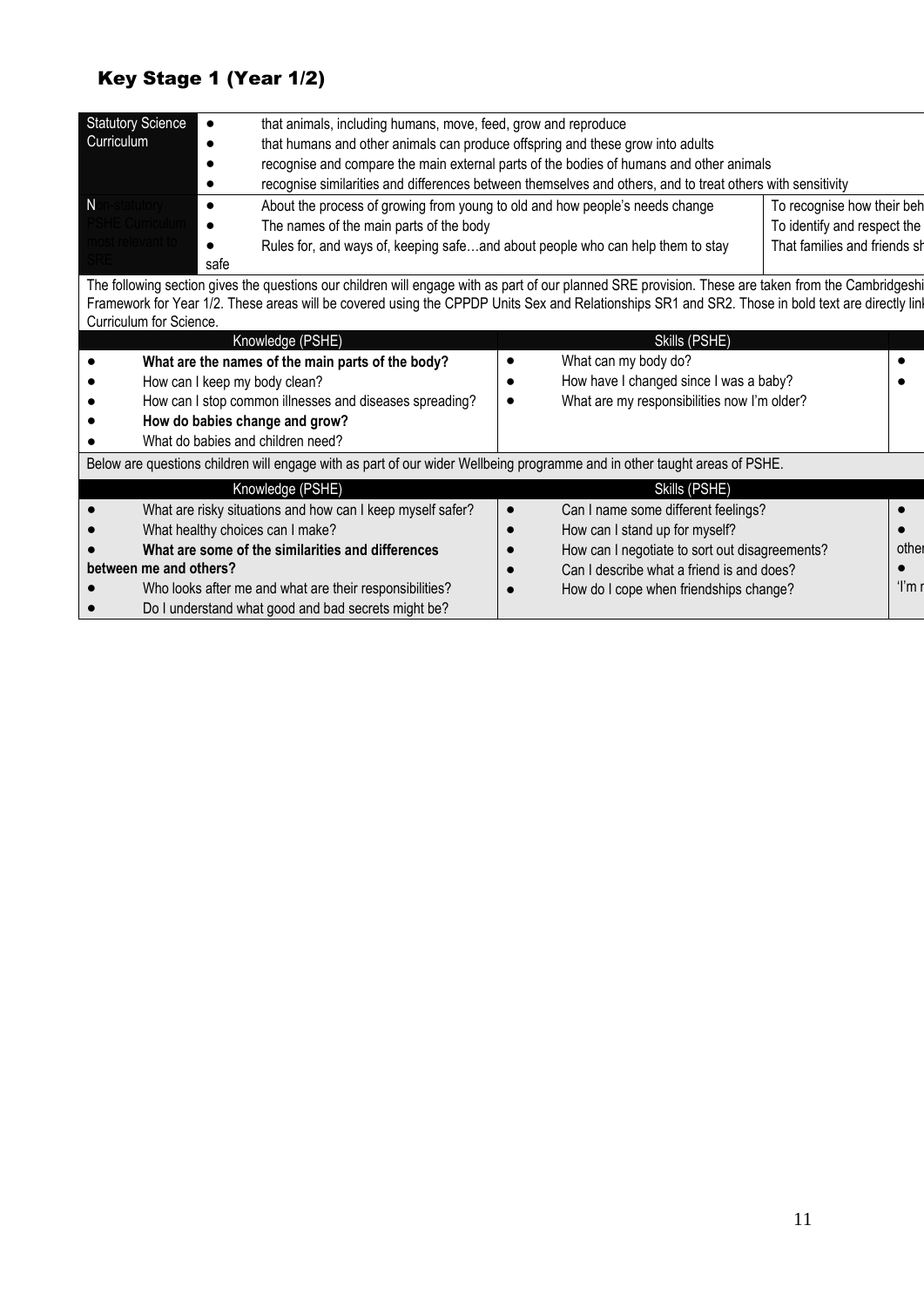# Key Stage 2 (Year 3/4)

| Statutory          | that the life processes common to humans and other animals include nutrition, movement, growth and reproduction                                     |                                           |  |  |  |  |
|--------------------|-----------------------------------------------------------------------------------------------------------------------------------------------------|-------------------------------------------|--|--|--|--|
| Science            | about the main stages of the human life cycle                                                                                                       |                                           |  |  |  |  |
| Curriculum         | that micro-organisms are living organisms that are often too small to be seen, and that they may be beneficial or harmful [for                      |                                           |  |  |  |  |
| Non-               | To recognise as they approach puberty, how people's emotions change at that time                                                                    | That pressure to behave in                |  |  |  |  |
| statutory          | and how to deal with their feelings towards themselves, their family and others in a positive                                                       | of sources, including people they kno     |  |  |  |  |
| <b>PSHE</b>        | way                                                                                                                                                 | resisting pressure to do wrong            |  |  |  |  |
| Curriculum<br>most | About how the body changes as they approach puberty                                                                                                 | To be aware of different typ              |  |  |  |  |
|                    | To recognise the different risks in different situations and then decide how to                                                                     | between friends and families, and to      |  |  |  |  |
| relevant to        | behave responsibly, includingjudging what kind of physical contact is acceptable and                                                                | That differences and simila               |  |  |  |  |
| <b>SRE</b>         | unacceptable                                                                                                                                        | including cultural, ethnic, racial and re |  |  |  |  |
|                    | That their actions affect themselves and others, to care about other people's                                                                       |                                           |  |  |  |  |
|                    | feelings and to try to see things from their point of view                                                                                          |                                           |  |  |  |  |
|                    | The following section gives the questions our children will engage with as part of our planned SPE provision. These are taken from the Cambridgeshi |                                           |  |  |  |  |

The following section gives the questions our children will engage with as part of our planned SRE provision. These are taken from the Cambridgeshi Framework for Year 3/4 These areas will be covered using the CPPDP units Sex and Relationships SR3 and SR4. Those in bold text are directly link Curriculum for Science.

| Knowledge (PSHE) |                                                                                                                           |         | Skills (PSHE)                                       |  |  |  |
|------------------|---------------------------------------------------------------------------------------------------------------------------|---------|-----------------------------------------------------|--|--|--|
|                  | How are males and females different and what are the different                                                            |         | Why is it important to keep clean?                  |  |  |  |
| parts called?    |                                                                                                                           |         | What am I responsible for now and how will this     |  |  |  |
|                  | What are the main stages of the human life cycle?                                                                         | change? |                                                     |  |  |  |
|                  | How do different illnesses and diseases spread and what can I do                                                          |         | What can I do for myself to stay clean and how will |  |  |  |
| to prevent this? |                                                                                                                           |         | this change in the future?                          |  |  |  |
|                  | Below are questions children will engage with as part of our wider Wellbeing programme and in other taught areas of PSHE. |         |                                                     |  |  |  |
|                  | Knowledge (PSHE)                                                                                                          |         | Skills (PSHE)                                       |  |  |  |
|                  | What risks are there to my safety, my friendships and my feelings?                                                        |         | How can I communicate my emotions?                  |  |  |  |
| $\bullet$        | What are some of the different lifestyles and beliefs people have?                                                        |         | How can I cope with difficult emotions?             |  |  |  |
|                  | When might I need to break a promise or tell a secret?                                                                    |         | How do I cope when relationships change?            |  |  |  |
|                  | What changes have I already experienced and might I experience in                                                         |         |                                                     |  |  |  |
| the future?      |                                                                                                                           |         |                                                     |  |  |  |